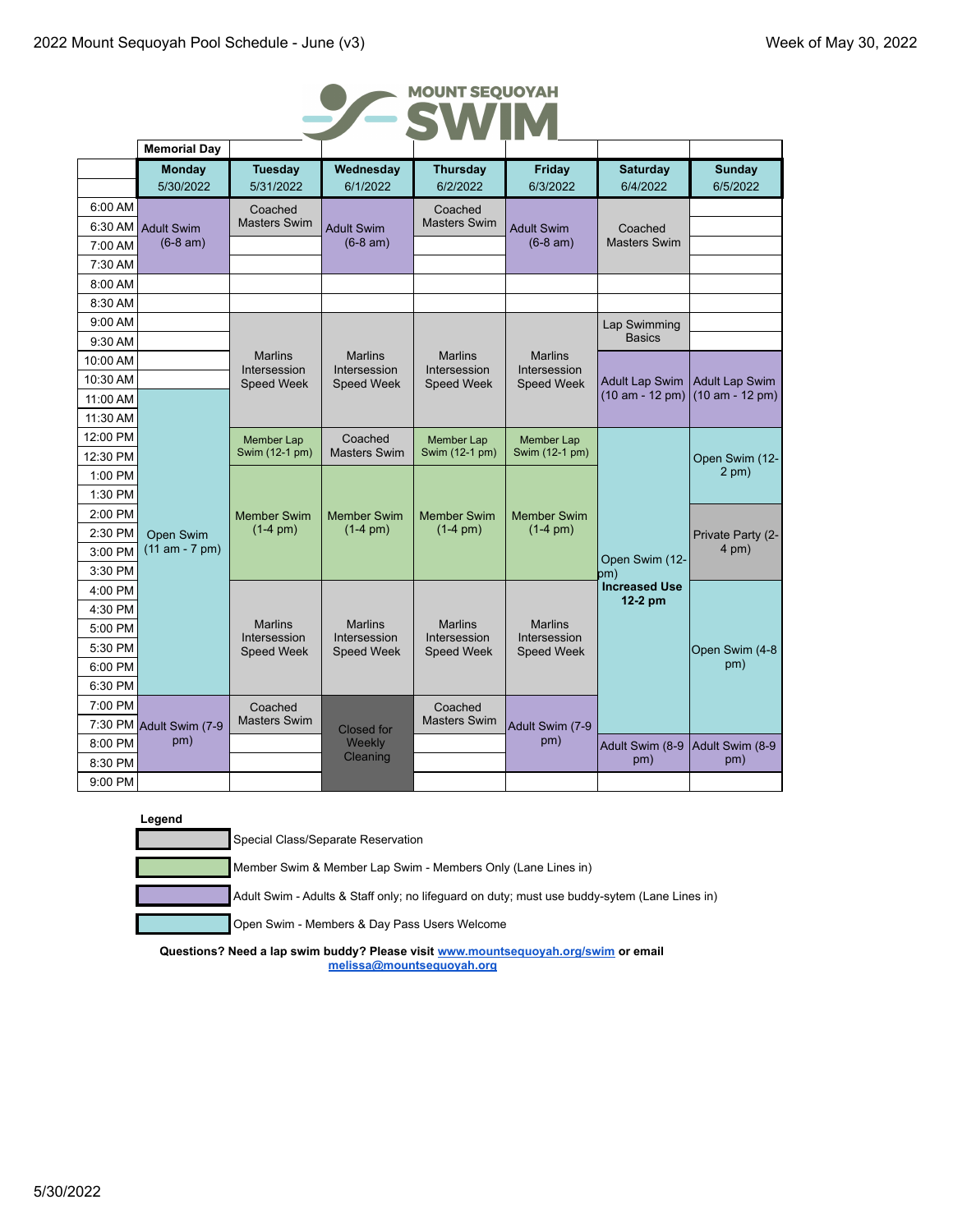

|                    | <b>Monday</b>                                                                                                                          | <b>Tuesday</b>                              | Wednesday                         | <b>Thursday</b>              | Friday                 | <b>Saturday</b>                | <b>Sunday</b>           |
|--------------------|----------------------------------------------------------------------------------------------------------------------------------------|---------------------------------------------|-----------------------------------|------------------------------|------------------------|--------------------------------|-------------------------|
|                    | 6/6/2022                                                                                                                               | 6/7/2022                                    | 6/8/2022                          | 6/9/2022                     | 6/10/2022              | 6/11/2022                      | 6/12/2022               |
| 6:00 AM            | <b>Adult Swim</b>                                                                                                                      | Coached                                     |                                   | Coached                      |                        | Coached<br><b>Masters Swim</b> |                         |
| 6:30 AM            |                                                                                                                                        | <b>Masters Swim</b>                         | <b>Adult Swim</b>                 | <b>Masters Swim</b>          | <b>Adult Swim</b>      |                                |                         |
| 7:00 AM            | $(6-8 am)$                                                                                                                             |                                             | $(6-8 am)$                        |                              | $(6-8 am)$             |                                |                         |
| 7:30 AM            |                                                                                                                                        | <b>Marlins Swim</b>                         |                                   | <b>Marlins Swim</b>          |                        |                                |                         |
| 8:00 AM            |                                                                                                                                        | Team                                        |                                   | Team                         |                        |                                |                         |
| 8:30 AM            |                                                                                                                                        |                                             |                                   |                              |                        |                                |                         |
| 9:00 AM            |                                                                                                                                        |                                             |                                   |                              |                        |                                |                         |
| $9:30$ AM          | <b>Marlins Swim</b>                                                                                                                    |                                             | <b>Marlins Swim</b>               |                              | <b>Marlins Swim</b>    | <b>Marlins Swim</b>            |                         |
| 10:00 AM           | Team                                                                                                                                   | AquaHawgs                                   | Team                              | AquaHawgs                    | Team                   | Team                           |                         |
| 10:30 AM           |                                                                                                                                        | <b>Swim Lessons</b>                         |                                   | <b>Swim Lessons</b>          |                        |                                | <b>Adult Lap Swim</b>   |
| 11:00 AM           |                                                                                                                                        |                                             |                                   |                              |                        |                                | $(10 am - 12 pm)$       |
| 11:30 AM           |                                                                                                                                        |                                             |                                   |                              |                        |                                |                         |
| 12:00 PM           | Coached                                                                                                                                | Member Lap                                  | Coached                           | <b>Member Lap</b>            | <b>Member Lap</b>      | <b>Member Lap</b>              |                         |
| 12:30 PM           | <b>Masters Swim</b>                                                                                                                    | Swim (12-1 pm)                              | <b>Masters Swim</b>               | Swim (12-1 pm)               | Swim (12-1 pm)         | Swim (12-1 pm)                 |                         |
| 1:00 PM            | <b>Shared Use:</b><br><b>Shared Use:</b><br>Camp &<br>Camp &<br><b>Member Swim</b><br><b>Member Swim</b><br>$(1-4)$ pm)<br>$(1-4)$ pm) |                                             |                                   |                              |                        |                                |                         |
| 1:30 PM            |                                                                                                                                        | <b>Shared Use:</b><br><b>Shared Use:</b>    | <b>Shared Use:</b>                | Private Party 1-<br>3 pm     |                        |                                |                         |
| 2:00 PM            |                                                                                                                                        | Camp &<br><b>Member Swim</b><br>$(1-4)$ pm) | Camp &<br><b>Member Swim</b>      | Camp &<br><b>Member Swim</b> |                        |                                |                         |
| 2:30 PM            |                                                                                                                                        |                                             | $(1-4)$ pm)                       | $(1-4)$ pm)                  |                        |                                |                         |
| 3:00 PM            |                                                                                                                                        |                                             |                                   |                              |                        |                                |                         |
| 3:30 PM            |                                                                                                                                        |                                             |                                   |                              |                        |                                | Open Swim (12-<br>8 pm) |
| 4:00 PM            |                                                                                                                                        |                                             |                                   |                              |                        |                                |                         |
| 4:30 PM            |                                                                                                                                        |                                             | Shared Use:<br><b>Member Swim</b> |                              |                        |                                |                         |
| 5:00 PM<br>5:30 PM | <b>Member Swim</b><br>$(4-7)$ pm)                                                                                                      | <b>Marlins Swim</b><br>Team                 | & AquaHawgs                       | <b>Marlins Swim</b><br>Team  |                        | Open Swim (3-8<br>pm)          |                         |
| 6:00 PM            |                                                                                                                                        |                                             | Lessons (4-6:30<br>pm)            |                              | Open Swim (4-8<br>pm)  |                                |                         |
| 6:30 PM            |                                                                                                                                        |                                             |                                   |                              |                        |                                |                         |
| 7:00 PM            |                                                                                                                                        |                                             |                                   | Coached                      |                        |                                |                         |
|                    | 7:30 PM Adult Swim (7-9                                                                                                                | Coached<br><b>Masters Swim</b>              |                                   | <b>Masters Swim</b>          |                        |                                |                         |
| 8:00 PM            | pm)                                                                                                                                    |                                             | Private Party (7-<br>$9$ pm $)$   |                              |                        |                                |                         |
| 8:30 PM            |                                                                                                                                        |                                             |                                   |                              | Adult Swim (8-<br>9pm) | Adult Swim (8-9<br>pm)         | Adult Swim (8-9<br>pm)  |
| 9:00 PM            |                                                                                                                                        |                                             |                                   |                              |                        |                                |                         |

| Legend                                                                                       |
|----------------------------------------------------------------------------------------------|
| Special Class/Separate Reservation                                                           |
| Member Swim & Member Lap Swim - Members Only (Lane Lines in)                                 |
| Adult Swim - Adults & Staff only; no lifeguard on duty; must use buddy-sytem (Lane Lines in) |
| Open Swim - Members & Day Pass Users Welcome                                                 |
| Camp Swim - Limited Members allowed (there will be 20+ campers and counselors)               |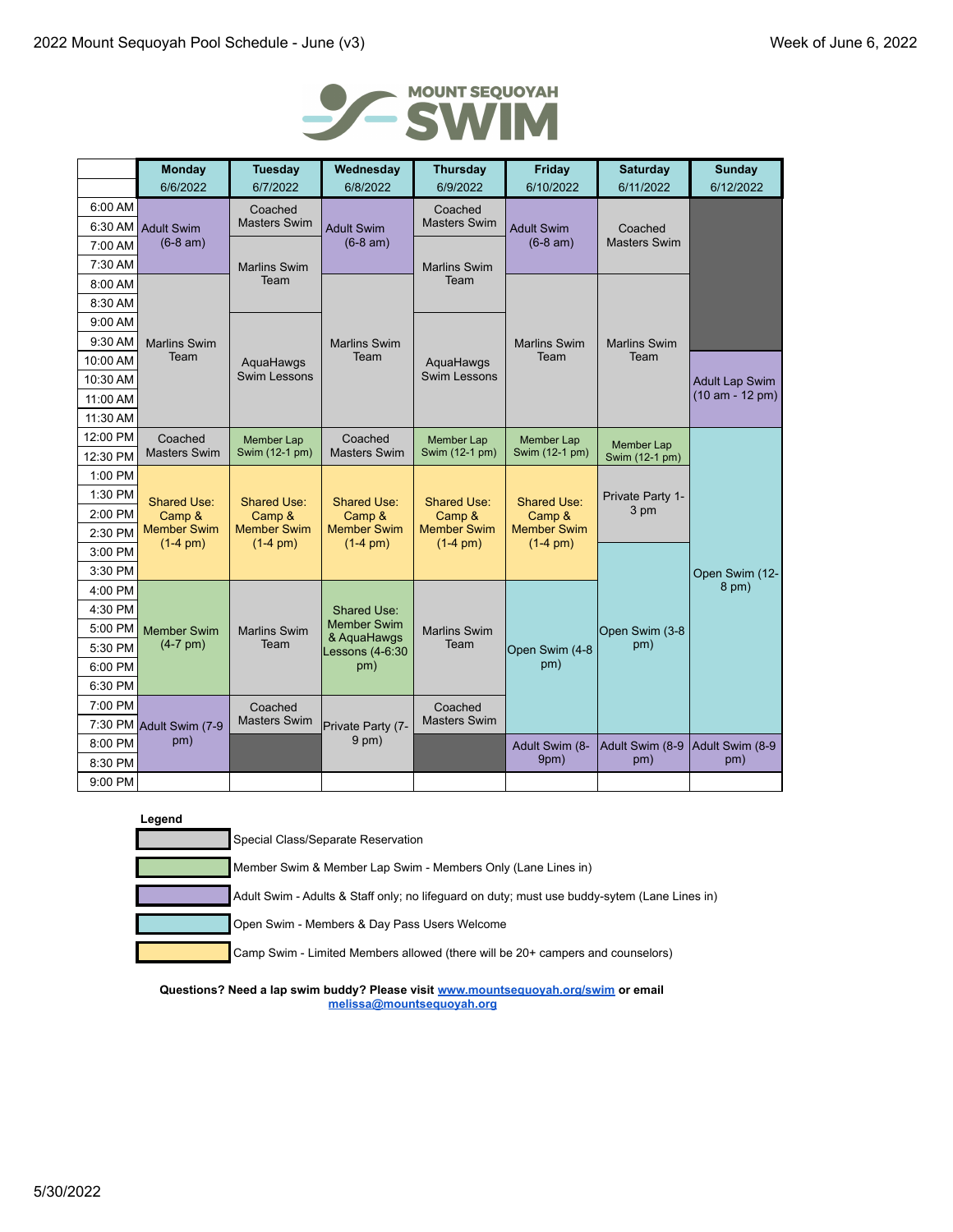

|          | <b>Monday</b>                               | <b>Tuesday</b>                                             | Wednesday                                                  | <b>Thursday</b>                                                   | Friday                                                     | <b>Saturday</b>           | Sunday                      |
|----------|---------------------------------------------|------------------------------------------------------------|------------------------------------------------------------|-------------------------------------------------------------------|------------------------------------------------------------|---------------------------|-----------------------------|
|          | 6/13/2022                                   | 6/14/2022                                                  | 6/15/2022                                                  | 6/16/2022                                                         | 6/17/2022                                                  | 6/18/2022                 | 6/19/2022                   |
| 6:00 AM  |                                             | Coached                                                    |                                                            | Coached                                                           |                                                            |                           |                             |
| 6:30 AM  | <b>Adult Swim</b>                           | <b>Masters Swim</b>                                        | <b>Adult Swim</b>                                          | <b>Masters Swim</b>                                               | <b>Adult Swim</b>                                          | Coached                   |                             |
| 7:00 AM  | $(6-8 am)$                                  |                                                            | $(6-8 am)$                                                 | $(6-8 am)$                                                        |                                                            | <b>Masters Swim</b>       |                             |
| 7:30 AM  |                                             | <b>Marlins Swim</b>                                        |                                                            | <b>Marlins Swim</b>                                               |                                                            |                           |                             |
| 8:00 AM  |                                             | Team                                                       |                                                            | Team                                                              |                                                            |                           |                             |
| 8:30 AM  |                                             |                                                            |                                                            |                                                                   |                                                            |                           |                             |
| 9:00 AM  |                                             |                                                            |                                                            |                                                                   |                                                            |                           |                             |
| 9:30 AM  | <b>Marlins Swim</b>                         |                                                            | <b>Marlins Swim</b>                                        |                                                                   | <b>Marlins Swim</b>                                        | <b>Marlins Swim</b>       |                             |
| 10:00 AM | Team                                        | AquaHawgs                                                  | Team                                                       | AquaHawgs                                                         | Team                                                       | Team                      |                             |
| 10:30 AM |                                             | Swim Lessons                                               |                                                            | Swim Lessons                                                      |                                                            |                           | <b>Adult Lap Swim</b>       |
| 11:00 AM |                                             |                                                            |                                                            |                                                                   |                                                            |                           | $(10 am - 12 pm)$           |
| 11:30 AM |                                             |                                                            |                                                            |                                                                   |                                                            |                           |                             |
| 12:00 PM | Coached                                     | <b>Member Lap</b>                                          | Coached                                                    | <b>Member Lap</b>                                                 | <b>Member Lap</b><br>Swim (12-1 pm)                        |                           |                             |
| 12:30 PM | <b>Masters Swim</b>                         | Swim (12-1 pm)                                             | <b>Masters Swim</b>                                        | Swim (12-1 pm)                                                    |                                                            |                           |                             |
| 1:00 PM  |                                             |                                                            |                                                            |                                                                   | Shared Use:<br>Camp &<br><b>Member Swim</b><br>$(1-4)$ pm) |                           |                             |
| 1:30 PM  | <b>Shared Use:</b>                          | Shared Use:<br>Camp &<br><b>Member Swim</b><br>$(1-4)$ pm) | Shared Use:<br>Camp &<br><b>Member Swim</b><br>$(1-4)$ pm) | <b>Shared Use:</b><br>Camp &<br><b>Member Swim</b><br>$(1-4)$ pm) |                                                            |                           |                             |
| 2:00 PM  | Camp &<br><b>Member Swim</b><br>$(1-4)$ pm) |                                                            |                                                            |                                                                   |                                                            |                           |                             |
| 2:30 PM  |                                             |                                                            |                                                            |                                                                   |                                                            |                           |                             |
| 3:00 PM  |                                             |                                                            |                                                            |                                                                   |                                                            |                           |                             |
| 3:30 PM  |                                             |                                                            |                                                            |                                                                   |                                                            | Open Swim (12-<br>8 pm) - | Open Swim (12-<br>$8$ pm) - |
| 4:00 PM  |                                             |                                                            | Shared Use:                                                |                                                                   |                                                            | <b>Increased Use</b>      | <b>Increased Use</b>        |
| 4:30 PM  |                                             |                                                            | <b>Member Swim</b>                                         |                                                                   |                                                            |                           |                             |
| 5:00 PM  | <b>Member Swim</b>                          | <b>Marlins Swim</b>                                        | & AquaHawgs<br>Lessons (4-6:30                             | <b>Marlins Swim</b>                                               |                                                            |                           |                             |
| 5:30 PM  | $(4-7)$ pm)                                 | Team                                                       | pm)                                                        | Team                                                              | Open Swim (4-8                                             |                           |                             |
| 6:00 PM  |                                             |                                                            |                                                            |                                                                   | pm)                                                        |                           |                             |
| 6:30 PM  |                                             |                                                            |                                                            |                                                                   |                                                            |                           |                             |
| 7:00 PM  |                                             | Coached                                                    | <b>Member Swim</b>                                         | Coached                                                           |                                                            |                           |                             |
|          | 7:30 PM Adult Swim (7-9                     | <b>Masters Swim</b>                                        | $(6:30 - 9 \text{ pm})$                                    | <b>Masters Swim</b>                                               |                                                            |                           |                             |
| 8:00 PM  | pm)                                         |                                                            |                                                            |                                                                   | Adult Swim (8-                                             | Adult Swim (8-9           | Adult Swim (8-9             |
| 8:30 PM  |                                             |                                                            |                                                            |                                                                   | 9pm)                                                       | pm)                       | pm)                         |
| 9:00 PM  |                                             |                                                            |                                                            |                                                                   |                                                            |                           |                             |

| Legend                                                                                       |
|----------------------------------------------------------------------------------------------|
| Special Class/Separate Reservation                                                           |
| Member Swim & Member Lap Swim - Members Only (Lane Lines in)                                 |
| Adult Swim - Adults & Staff only; no lifeguard on duty; must use buddy-sytem (Lane Lines in) |
| Open Swim - Members & Day Pass Users Welcome                                                 |
| Camp Swim - Limited Members allowed (there will be 20+ campers and counselors)               |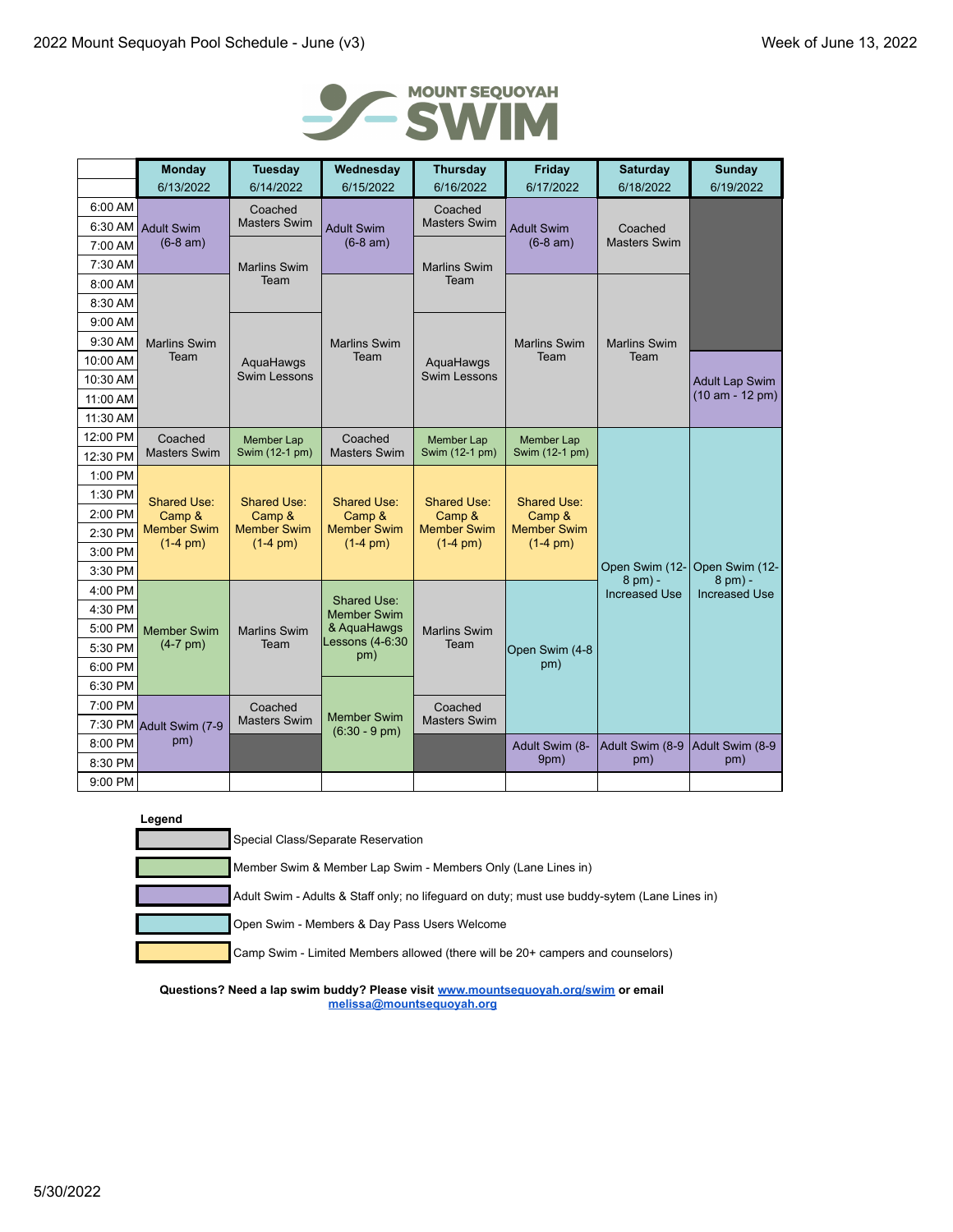

|          | <b>Monday</b>                                                                                                                          | <b>Tuesday</b>                                       | Wednesday                      | <b>Thursday</b>                                  | Friday                              | <b>Saturday</b>     | <b>Sunday</b>                              |
|----------|----------------------------------------------------------------------------------------------------------------------------------------|------------------------------------------------------|--------------------------------|--------------------------------------------------|-------------------------------------|---------------------|--------------------------------------------|
|          | 6/20/2022                                                                                                                              | 6/21/2022                                            | 6/22/2022                      | 6/23/2022                                        | 6/24/2022                           | 6/25/2022           | 6/26/2022                                  |
| 6:00 AM  |                                                                                                                                        | Coached                                              |                                | Coached                                          |                                     |                     |                                            |
| 6:30 AM  | <b>Adult Swim</b>                                                                                                                      | <b>Masters Swim</b>                                  | <b>Adult Swim</b>              | <b>Masters Swim</b><br><b>Adult Swim</b>         | Coached                             |                     |                                            |
| 7:00 AM  | $(6-8 am)$                                                                                                                             |                                                      | $(6-8 am)$                     |                                                  | $(6-8 am)$                          | <b>Masters Swim</b> |                                            |
| 7:30 AM  |                                                                                                                                        | <b>Marlins Swim</b>                                  |                                | <b>Marlins Swim</b>                              |                                     |                     |                                            |
| 8:00 AM  |                                                                                                                                        | Team                                                 |                                | Team                                             |                                     |                     |                                            |
| 8:30 AM  |                                                                                                                                        |                                                      |                                |                                                  |                                     |                     |                                            |
| 9:00 AM  |                                                                                                                                        |                                                      |                                |                                                  |                                     |                     |                                            |
| 9:30 AM  | <b>Marlins Swim</b>                                                                                                                    |                                                      | <b>Marlins Swim</b>            |                                                  | <b>Marlins Swim</b>                 | <b>Marlins Swim</b> |                                            |
| 10:00 AM | Team                                                                                                                                   | AquaHawgs                                            | Team                           | AquaHawgs                                        | Team                                | Team                |                                            |
| 10:30 AM |                                                                                                                                        | Swim Lessons                                         |                                | <b>Swim Lessons</b>                              |                                     |                     | <b>Adult Lap Swim</b><br>$(10 am - 12 pm)$ |
| 11:00 AM |                                                                                                                                        |                                                      |                                |                                                  |                                     |                     |                                            |
| 11:30 AM |                                                                                                                                        |                                                      |                                |                                                  |                                     |                     |                                            |
| 12:00 PM | Coached                                                                                                                                | <b>Member Lap</b>                                    | Coached                        | Member Lap                                       | <b>Member Lap</b><br>Swim (12-1 pm) |                     |                                            |
| 12:30 PM | <b>Masters Swim</b>                                                                                                                    | Swim (12-1 pm)                                       | <b>Masters Swim</b>            | Swim (12-1 pm)                                   |                                     |                     |                                            |
| 1:00 PM  |                                                                                                                                        |                                                      |                                |                                                  |                                     |                     |                                            |
| 1:30 PM  | <b>Shared Use:</b><br><b>Shared Use:</b><br>Camp &<br>Camp &<br><b>Member Swim</b><br><b>Member Swim</b><br>$(1-4)$ pm)<br>$(1-4)$ pm) | <b>Shared Use:</b>                                   | <b>Shared Use:</b>             | <b>Shared Use:</b>                               |                                     |                     |                                            |
| 2:00 PM  |                                                                                                                                        | Camp &<br><b>Member Swim</b>                         | Camp &                         | Camp &                                           |                                     |                     |                                            |
| 2:30 PM  |                                                                                                                                        |                                                      |                                | <b>Member Swim</b><br>$(1-4)$ pm)<br>$(1-4)$ pm) | <b>Member Swim</b><br>$(1-4)$ pm)   |                     |                                            |
| 3:00 PM  |                                                                                                                                        |                                                      |                                |                                                  |                                     |                     |                                            |
| 3:30 PM  |                                                                                                                                        |                                                      |                                |                                                  |                                     | Open Swim (12-      | Open Swim (12-                             |
| 4:00 PM  |                                                                                                                                        |                                                      | <b>Shared Use:</b>             |                                                  |                                     | $8$ pm $)$          | $8$ pm $)$                                 |
| 4:30 PM  |                                                                                                                                        |                                                      | <b>Member Swim</b>             |                                                  |                                     |                     |                                            |
| 5:00 PM  | <b>Member Swim</b>                                                                                                                     | <b>Marlins Swim</b>                                  | & AquaHawgs<br>Lessons (4-6:30 | <b>Marlins Swim</b>                              |                                     |                     |                                            |
| 5:30 PM  | $(4-7)$ pm)                                                                                                                            | Team                                                 | pm)                            | Team                                             | Open Swim (4-8                      |                     |                                            |
| 6:00 PM  |                                                                                                                                        |                                                      |                                |                                                  | pm)                                 |                     |                                            |
| 6:30 PM  |                                                                                                                                        |                                                      |                                |                                                  |                                     |                     |                                            |
| 7:00 PM  |                                                                                                                                        | Coached<br><b>Member Swim</b><br><b>Masters Swim</b> |                                | Coached                                          |                                     |                     |                                            |
|          | 7:30 PM Adult Swim (7-9                                                                                                                |                                                      | $(6:30 - 9 \text{ pm})$        | <b>Masters Swim</b>                              |                                     |                     |                                            |
| 8:00 PM  | pm)                                                                                                                                    |                                                      |                                |                                                  | Adult Swim (8-                      | Adult Swim (8-9     | Adult Swim (8-9                            |
| 8:30 PM  |                                                                                                                                        |                                                      |                                |                                                  | 9pm)                                | pm)                 | pm)                                        |
| 9:00 PM  |                                                                                                                                        |                                                      |                                |                                                  |                                     |                     |                                            |

| Legend |                                                                                              |
|--------|----------------------------------------------------------------------------------------------|
|        | Special Class/Separate Reservation                                                           |
|        | Member Swim & Member Lap Swim - Members Only (Lane Lines in)                                 |
|        | Adult Swim - Adults & Staff only; no lifeguard on duty; must use buddy-sytem (Lane Lines in) |
|        | Open Swim - Members & Day Pass Users Welcome                                                 |
|        | Camp & Member Swim - Limited Members allowed (there will be 20+ campers and counselors)      |